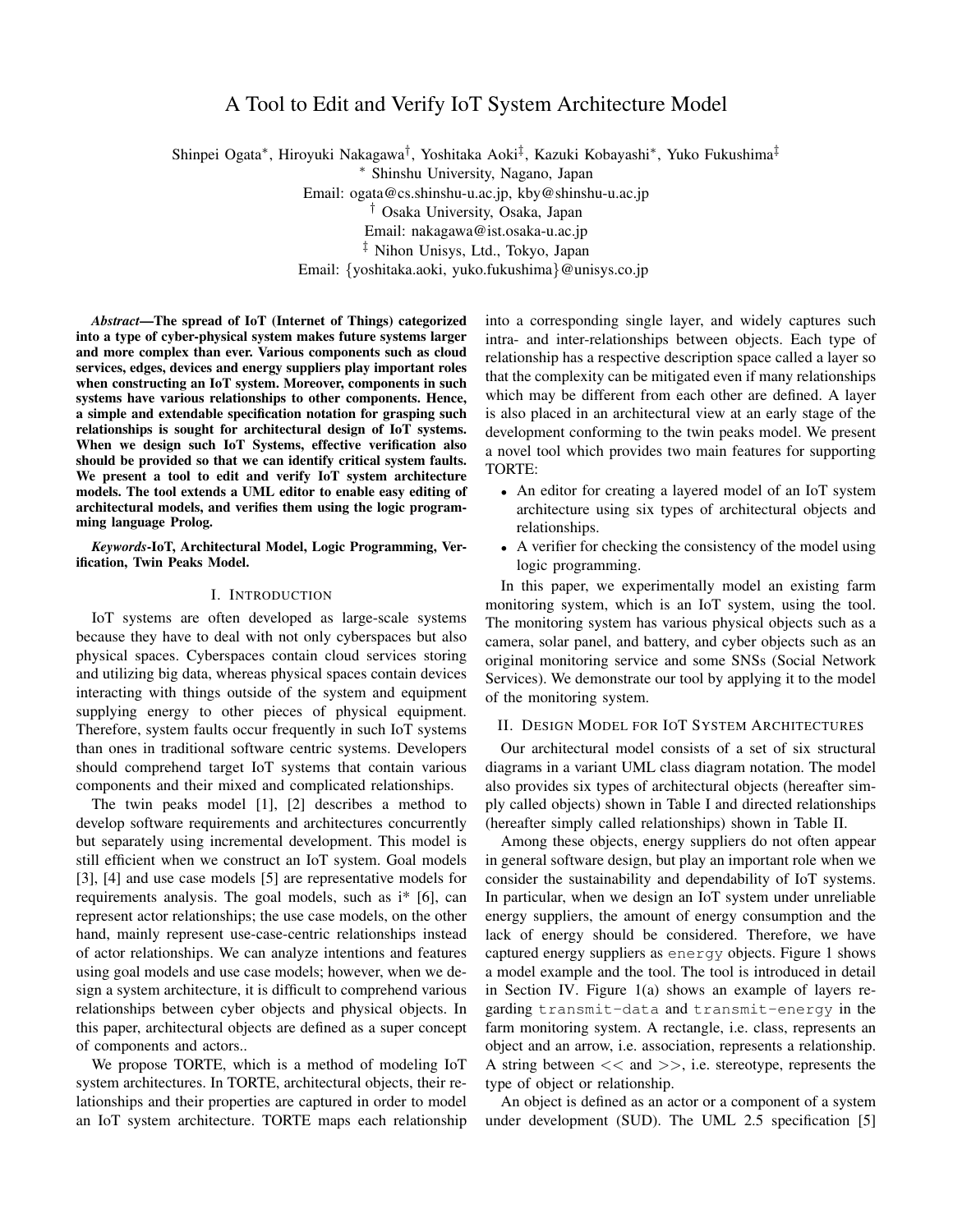#### TABLE I THE TYPES OF ARCHITECTURAL OBJECTS

| Type        | Description                                                                            |  |
|-------------|----------------------------------------------------------------------------------------|--|
| user        | Users using or maintaining other objects.                                              |  |
| service     | Services provided for other objects and deployed in cyberspace.                        |  |
| edge        | Edges constructing networks and deployed in physical space.                            |  |
| device      | Devices controlling or monitoring other objects and deployed in physical space.        |  |
| energy      | Energy suppliers transmitting energy for other objects and deployed in physical space. |  |
| environment | Natural environment stimulating other objects or monitored them.                       |  |

TABLE II THE TYPES OF ARCHITECTURAL RELATIONSHIPS

| Type            | Description                                                     |
|-----------------|-----------------------------------------------------------------|
| use             | An object uses a beneficial service of another object.          |
| request         | An object requires data from another object.                    |
| control         | An object changes or maintains behaviors of another actor.      |
| monitor         | An object monitors another object without requiring a response. |
| transmit-data   | An object transmits data to another object.                     |
| transmit-energy | An object transmits energy to another object.                   |



Fig. 1. A model example and the tool

defines an actor as follows: *"an actor specifies a role played by a user or any other system that interacts with the subject."* That is, actors interact with a SUD from the outside and their capability cannot be changed by the developers of the SUD.

Meanwhile, components behave as a part of a SUD and their capability can be changed by the developers of the SUD. When use cases and their relationships are given to models, the models have the aspect of a use case diagram [5]. Hence, the models have an architectural view in the twin peaks model [2], [1] when use case models are assumed to be a requirements view.

According to existing research [7], [8], [9] on IoT system development, relationships have been variously categorized but are different from each other. Thus, an architectural design model should have the flexibility to easily accept new viewpoints, i.e. relationship types. TORTE can easily accept new viewpoints by adding corresponding layers without affecting

existing layers.

#### III. MODEL VERIFICATION

Fig 2 shows the overview of the model verification process. This research assumes that architectural elements, i.e. objects and relationships, have common behaviors for each type of element. For instance, the behaviors include interaction protocols when controlling, monitoring or transmitting something. The combinations of such behaviors across different objects should be verified at an early stage of the design phase. Hence, our method employs the logic programming language Prolog for the verification.

According to the ISO/IEC standard of Prolog [10], A program in Prolog consists of many clauses. Each clause is categorized into either a *fact* or a *rule*. *Fact* clauses can be completely generated from model elements in TORTE. Table III shows the correspondences between model elements and the resulting *fact* clauses. Bracketed strings, e.g.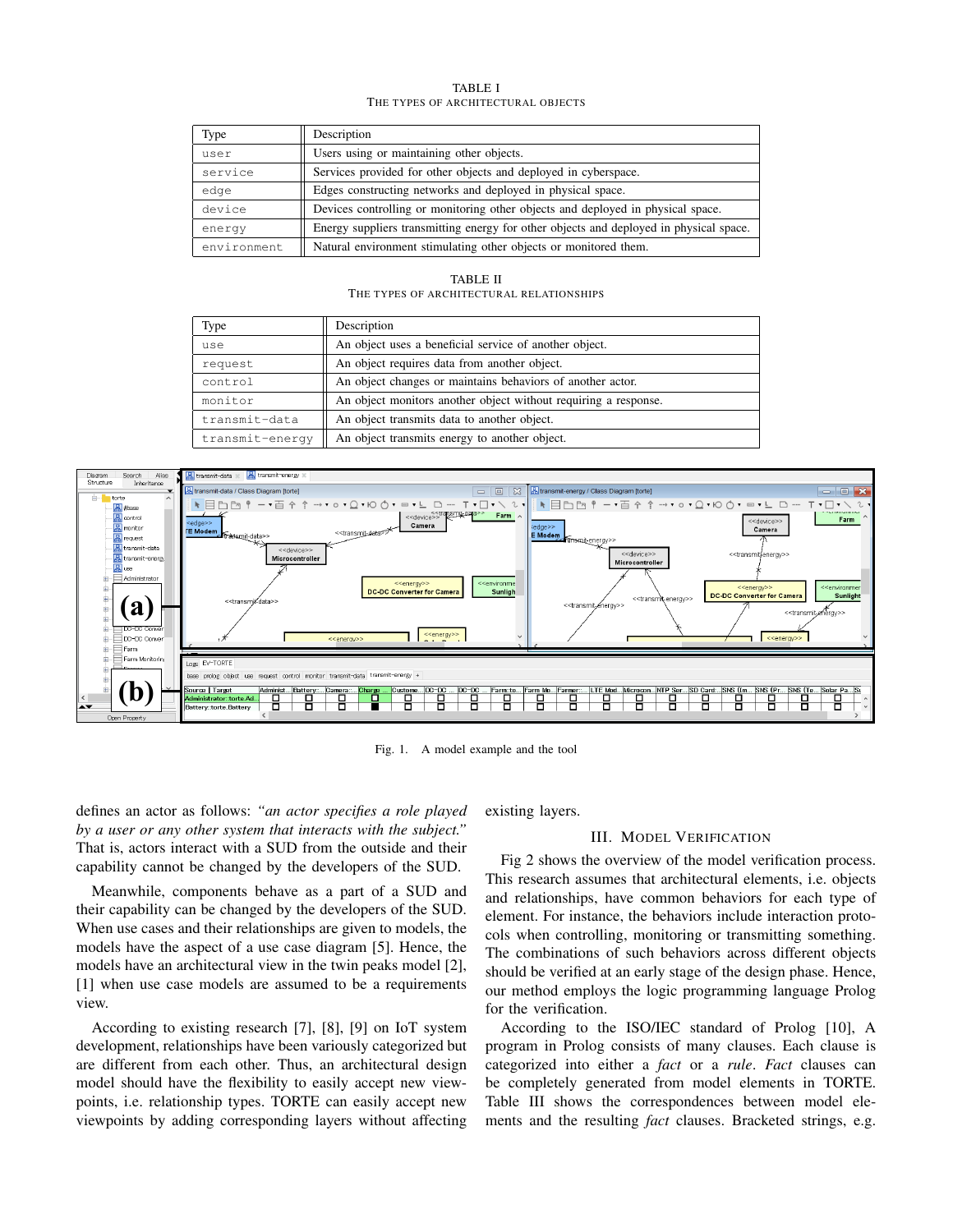

Fig. 2. Overview of the model verification process

TABLE III CORRESPONDENCES BETWEEN MODEL ELEMENTS AND *fact* CLAUSES

| Model elements       | <i>Fact</i> clauses                                  |
|----------------------|------------------------------------------------------|
| Each object          | object([name], [type]).                              |
| Each relationship    | r([type], [source], [target]).                       |
| Each object property | [property's name]([object's type], [object's name]). |

[name], represent variables which are replaced with model elements or their properties in the generation. For instance, a camera object categorized as device is transformed into object(camera, device).

Meanwhile, *rule* clauses pre-defined by TORTE represent common behaviors using model elements and their properties. Listing 1 shows the *rule* clauses excerpted. For instance, the clause *notEnergySupplied(X, Ls)* aims to discover whether there is a path in which an edge, device or energy supplier cannot receive energy from any power source. When such a path existed, the objects and relationships in the path are highlighted with red on the transmit-energy layer. In this demonstration, we assume that only these types of objects cannot work without the energy generated in the system. The clause *checkDataTransmission(X)* aims to discover the edges and devices that cannot transmit any data because of lack of energy. This clause is defined by slightly extending the clause *notEnergySupplied(X, Ls)*. Thus, various clauses can be easily created by reusing existing clauses in accordance with the relationship between layers in order to easily and variously verify the model. Currently, if users want to extend *rule* clauses, knowledge of Prolog is necessary. Therefore, in future work we plan to establish a method to create a number of beneficial *rule* clauses in line with an architectural model.

A complete program can be generated by combining the *rule* and *fact* clauses mentioned above. The *rule* clauses are used for checking whether a certain object can be reached from another object along the relationships between them on the basis of their behaviors.

## IV. A TOOL TO EDIT AND VERIFY MODELS

Fig 1(b) shows a tool to edit and verify models created in TORTE. The tool is implemented in Java and as a software plug-in for the UML modeling editor Astah\* [11]. Astah\* provides a basic editor for UML diagrams, but adding stereotypes to each element is laborious and error-prone work.

The editor part of the tool provides the following features: (1) matrix-based input forms to the set of architectural objects and to each layer are provided in order to edit object types and to create relationships including their respective types; (2) six class diagrams representing their respective layers can be automatically generated in order to intuitively confirm the result of inputs; (3) a round trip-engineering function is implemented in order to guarantee the consistency between inputs to the editor and the corresponding class diagrams. For instance, an association and its stereotype represent a relationship and its type, which correspond to a cell in a matrix-based input form. When such an association is removed, the corresponding cell is unchecked automatically.

The verifier part of the tool provides the following features: (1) *fact* clauses in Prolog can be automatically generated from a model in TORTE in order to verify the model; (2) an input form is provided in order to give a *query* to the program; (3) the program is executed by using JIProlog [12], a Prolog implementation in Java, as a checker component; (4) the execution result can be highlighted on the model in order to give feedback to the developer.

# V. PRELIMINARY EVALUATION

As a preliminary evaluation, we applied TORTE to an architectural model of an existing farm monitoring system [13], [14]. As a result, we confirmed that the tool can output expected results in some cases. Fig 3 shows an example of the model highlighted. A problem with this model is that the charge controller is not connected to the two DC-DC converters on the transmit-data layer. Elements colored in red in Fig 3 show the edges, devices and energy suppliers whose energy cannot be supplied from any power sources, and the edges and devices that cannot transmit any data because of lack of energy.

## VI. CONCLUSION

This paper presented TORTE, a method of modeling an IoT system architecture on the abstraction level of a use case model, and verifying the model with a logic programming language. A support tool provides an editor part by extending an existing UML editor for constructing architectural models, which describe various relationships and relevant objects in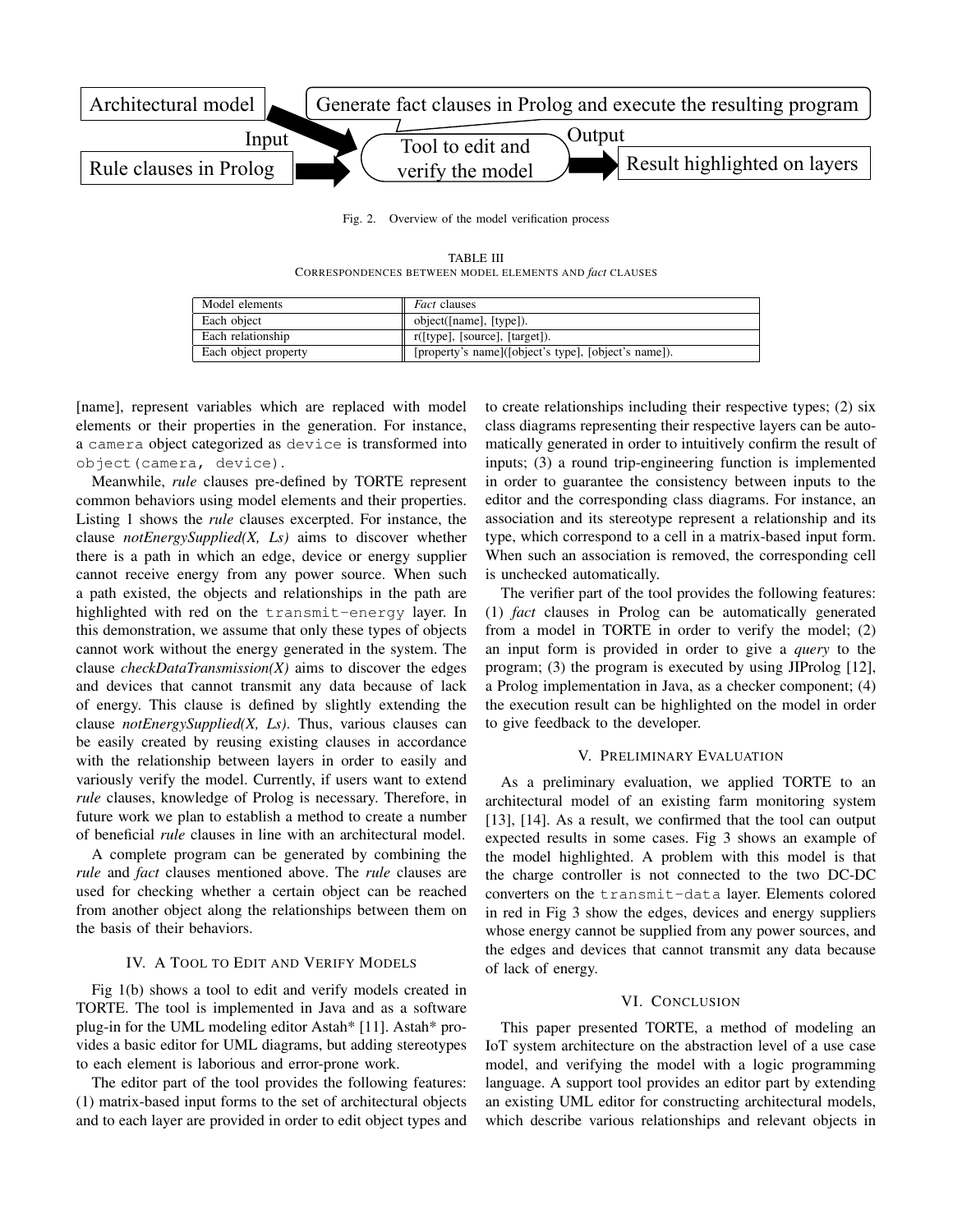```
\begin{array}{c|c} 1 & \rightarrow & \star \ 2 & \star \end{array}2 \rightarrow notEnergySupplied(X, Ls): clauses to identify<br>3 \rightarrow the paths Ls that energy cannot be transmitted
 3 \mid * the paths Ls that energy cannot be transmitted.<br>4  * The paths must include the object X.
 4 \mid * The paths must include the object X.<br>5 \mid *\star/6 | notEnergySupplied(X, Ls) :-
 7 (object (X, \text{ device});
 8 bject(X, edge);
 9 object (X, \text{ energy}),
10 | notEnergySupplied(X, Ls, []).
11
12 | notEnergySupplied(X, Ls, Lp) :-
13 not (source (energy, X)),
14 | not(r(transmit_energy, _, X)),
15 Ls = [X|Lp].
16
17 | notEnergySupplied(X, Ls, Lp) :-
18 not (source (energy, X)),
19 | r(transmit_energy, Y, X),
20 member(Y, Lp),
21 \vert Ls = [Y, X|Lp].
22
23 notEnergySupplied(X, Ls, Lp) :-
24 not (source (energy, X)),
25 r(transmit_energy, Y, X),
26 not (member (Y, Lp)),
27 | notEnergySupplied(Y, Ls, [X|Lp]).
\begin{array}{c|c} 28 \\ 29 \end{array} /**
29 * checkDataTransmission(X): clauses to identify<br>30 * whether the object X can work by obtaining en
30 * whether the object X can work by obtaining energy.<br>31 */
\begin{array}{c|c} 31 & \star/ \\ 32 & \text{che} \end{array}checkDataTransmission(X) :-
33 (object (X, device);
34 | object(X, edge)),
35 notEnergySupplied(X).
36
37 notEnergySupplied(X):-
38 notEnergySupplied(X, Ls).
```
Listing 1. *Rule* clauses in Prolog (excerpt)



Fig. 3. Highlight of an execution result